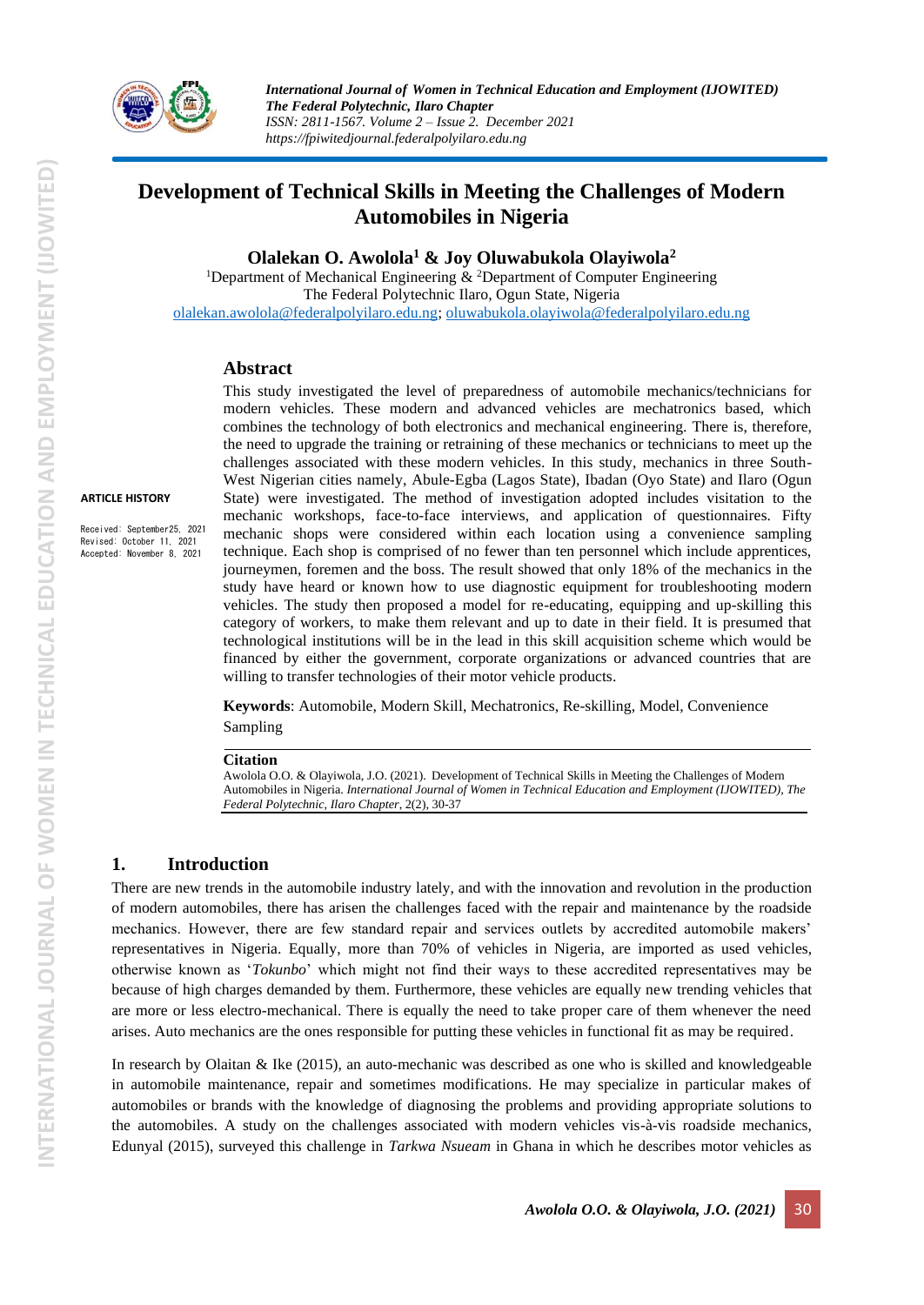

electro-mechanically operated and computerized machines which are common in the design of braking, steering starting and suspension systems etc., among other areas. In his observation, there is a need for them to have high competence in handling these modern vehicles, as there is a greater disparity between the 1900 models or makes and the modern models and innovations. Currently, their competence is largely on trial and error but to effectively handle modern vehicles the use of automobile scanning tools is in vogue and appropriate.

Automobile repair and maintenance is a big business; Kayemuddin & Kayum (2013), have in their report highlighted the problems and prospects of Automobile repairs/maintenance outfits in Bangladesh and concluded that though, little capital is required to start and operate an auto mechanic workshop, its contribution in alleviating poverty and its significant impact on the economy of their country, cannot be over-emphasized.

Another study in Ghana, in relation to the subject matter in *Tamale* Metropolis, assessed the skills of roadside mechanics in repairing and maintenance of modern electronic modelled vehicles, revealed that most automechanic shops have spent a considerable number of years on the work, but have no knowledge in inspecting, are word and repair of electronic managed vehicles (Ziblim et al, 2018).

In an article in the Washington post Haizak (2013) in which she shed more light on how innovations have changed the job of an auto repair technician. She emphasized the need for good knowledge of computers, strong reading ability and sound understanding of Mathematics. The institute prepares trainees for expertise in various areas of automobile services. The training aims to achieve excellence certification for the job. The earlier entry point requirement was high school 'drop out'. This has been jacked up with a prerequisite of a high school diploma because the job is becoming more demanding with Mathematics becoming more sophisticated and high reading competence required. Also, with the rapid innovations in auto technology even experienced auto repairers need to upgrade their skills from time to time, hence, the importance of training and retraining.

Re-skilling calls for more investments in human capital development and this was reiterated by *Brende* (2019) that valuing human capital does not only equip the individual with knowledge and skills to respond to systemic changes but also empowers individuals to be part of creating equality and inclusiveness for global sustainability.

There is a great deal of investment required in the re-skilling revolution. For example, in the United States of America, about \$34 billion is required for transitioning the 95% of at-risk workers in the States into new jobs through re-skilling. Among this lot, the private sector of the economy could only cater for re-skilling of about 25%, which implies that there is a need for a collaborative effort between the government and the public and private sectors for cost reduction to achieve the needed results as was asserted by *Brende* (2019).

Uwameiye & Iyamu (2004), give the following insight that in Nigeria, the apprentice method is mostly employed for skill acquisition, which has contributed immensely to economic growth, However, the training provided falls below modern global training procedures because most time the training is unstructured and unorganized. Therefore, this method can be improved through some short courses at Part-time, evening school; formal education can be provided for non-educated trainees. In addition, Industrial Training Fund, ITF's National apprenticeship scheme should be made functional by establishing a Model Vocational Training Centre in each local government area of the country and on-the-job workplace training should be provided. In another work by Uwameiye & Omofonmwan (2004) the objectives of roadside mechanics' apprenticeship programme in Mid-western Nigeria. The investigation has shown that the front line objective is to acquire technical skills which equally serve as an avenue for pre-employment for the youth. It is therefore imperative, to have a wellstructured training schedule, to achieve the objective for global competitiveness in the area of technical knowhow on hybrid motor vehicles. The authors opined that practical skills are devoid of knowledge and information which affect the efficiency of the apprentices, as they can hardly forecast challenge, except the ones they have observed themselves. The skill acquired by them was through imitation of what the master had done at one time or the other.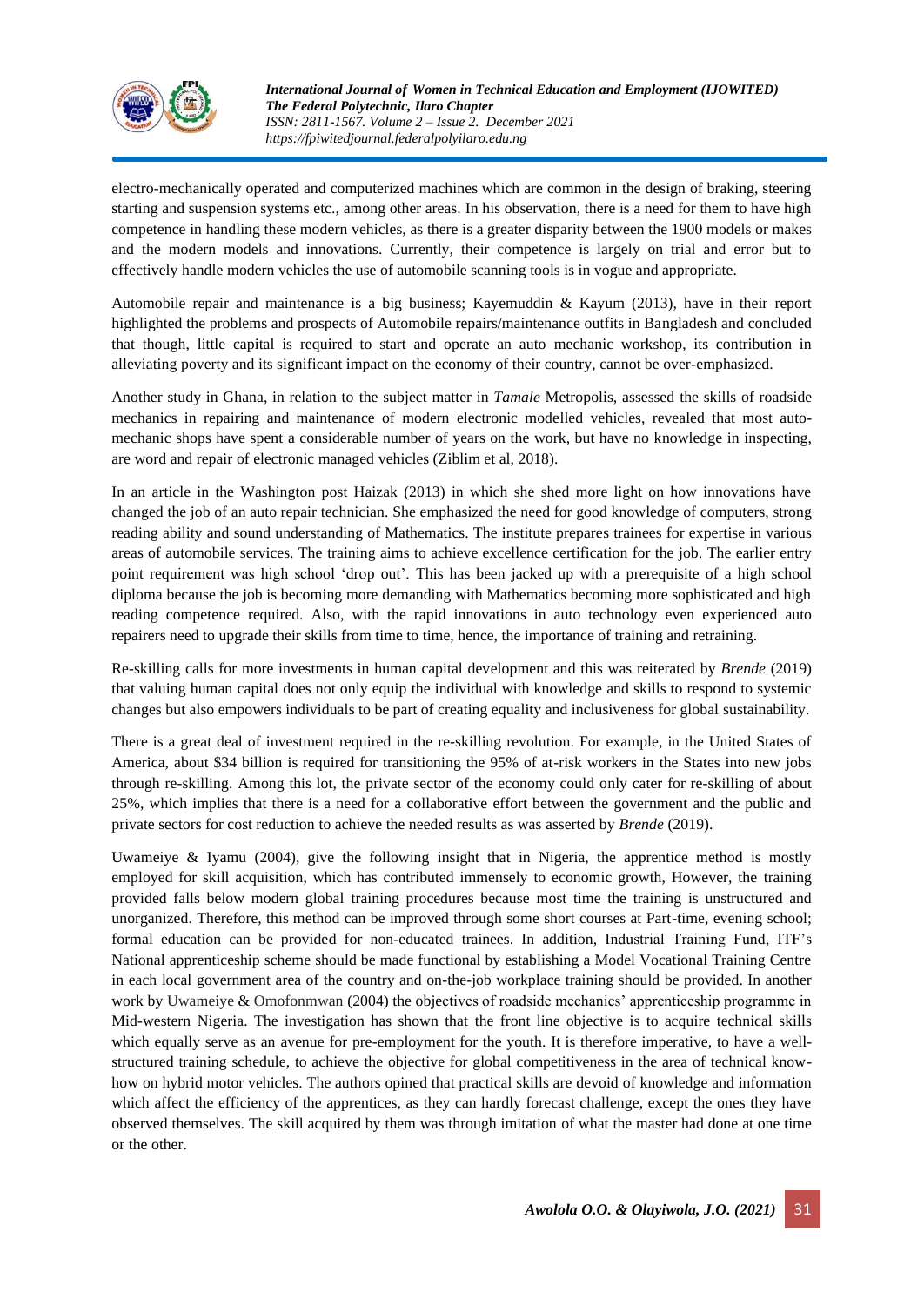

This investigated the preparedness of motor mechanics regarding the needed technical skills required for repairing modern vehicles.

## **2. Materials and Methods**

#### **Population for this Study**

The study population is a group of motor vehicle technicians and apprentices, join-man, foreman and the leads of auto-mechanic workshops in three locations in three states of South-West Geopolitical Sub Region. These states are Lagos (LA), Ogun (OG) and Oyo (OY). The three locations are Abule-Egba (A-E), in Lagos State, Ilaro (Il) in Ogun state and Ibadan (Ib) in Oyo State. The population of the study for each location varied because of the nature of workshops visited, which is based on the number of personnel in them. In all three locations, there are leaders besides the head, the workshop, and the different number of apprentices. A study assistant for each of the locations was used who helped assist in the data collection and served as a link between them and the researcher.

#### **Study Tools**

The study tools for the research are visitation to the mechanic workshops and application of questionnaires to the study population. Visits were made to at least five workshops to have a good grasp of the methods used in repairing and maintenance. The questionnaire was divided into six sections, namely Profile information, educational training information, Apprenticeship/Traineeship, Financing your Business, Knowledge of Information and Communication Technology and workshop and workspace. Each section contained questions related to the sectional headings.

#### **3. Results and Discussion**

The result presented in Tables 1a & 1b shows that none of the 150 respondents is female. The educational statuses of the respondents show that only 58 out of 150 have formal education, who attended technical schools, monotechnics or polytechnics. Seventy-five (75) respondents have worked on Japanese vehicles, 26 respondents have worked on European vehicles, 27 respondents have worked on American vehicles while 22 respondents have worked on Asian vehicles. Only 38 respondents have worked on vehicles that are above the 2010 model.

Table 2 shows the results of apprenticeship reports. Only 124 respondents have apprentices. Their training period varies from 2 years to more than 5 years. The training period is determined by mostly the age of the apprentice followed by the expertise of the trainee. Out of the respondents that have apprentice only 80 of them have a guide for the training.

Only 67% of the total respondents agreed that a proper training schedule would improve the training acquired. Most of the apprentices were primary school leavers and only 9 handfuls of them have post-secondary education. Only about 70% of the respondents know modern vehicles and only just above the average which can transfer knowledge to apprentices. 50% of the respondents have a challenge in the repair and maintenance of these modern vehicles.

Table 3 gives the result of business financing which shows 78% of the respondents have a challenge in financing their businesses and find it difficult to obtain credit facilities, However, more than 50% have thought about setting up of cooperative society to have financial assistance when needed.

Table 4 presented the responses relating to business patronage and the need for knowledge upgrading. About 35% have low patronage in the business which could be attributed to lack of either of facilities or expertise they have. 15 respondents are willing to acquire the necessary tools. Only 73 respondents are willing to enrol for training in a designated training centre and 52 are not ready while 25 respondents are undecided.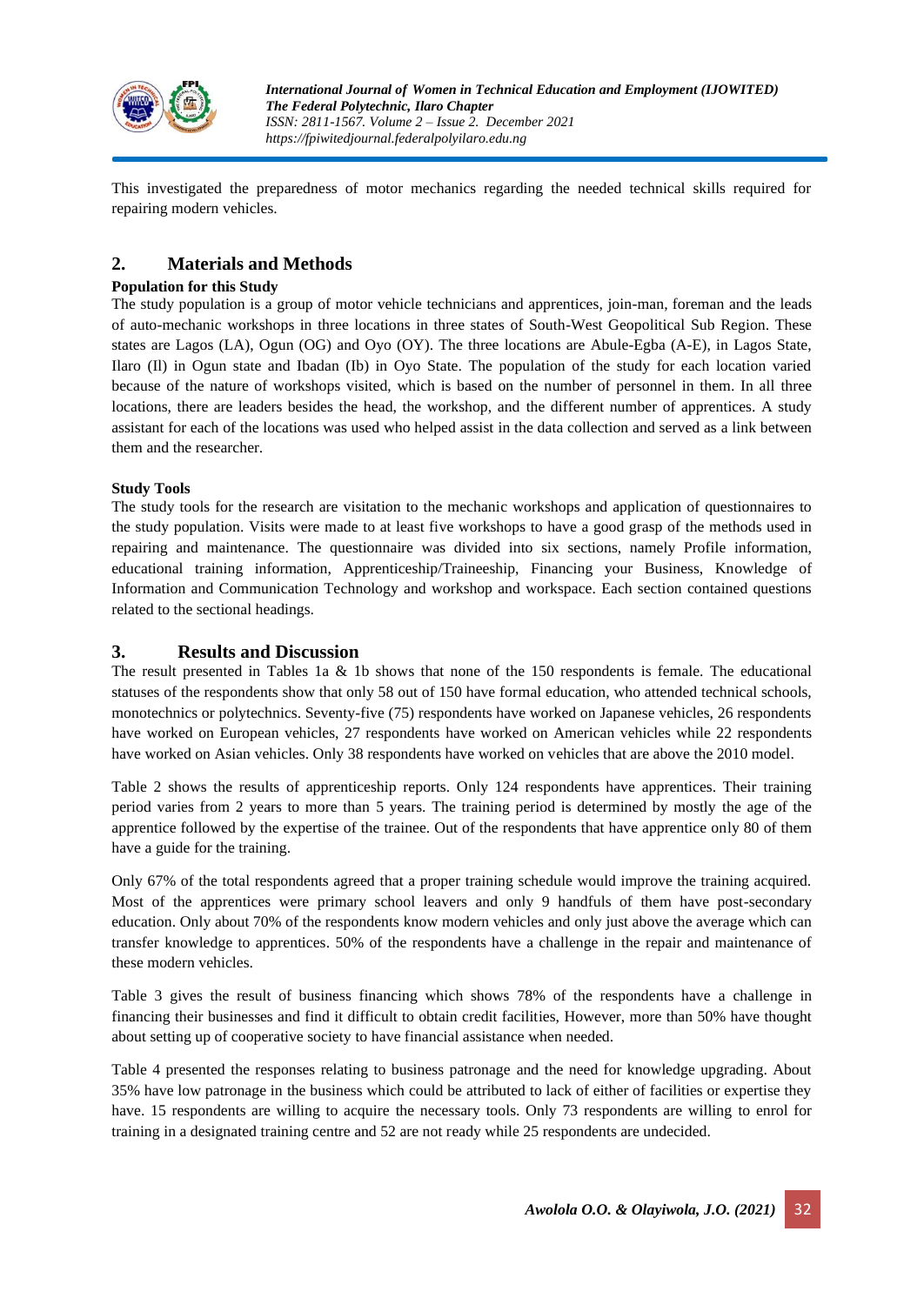

Table 5 is a report on knowledge of ICT. 72 respondents were having android phones while only 23 respondents know computer applications.

Table 6 shows that only 28% of respondents have necessary tools, only about 27% can diagnose engine performance accurately, only 27% has diagnostic tools and 68% are ready to learn new skills.

Table 1a: Profile information

| <b>Ouestions</b> | Variable |    | $A-E(LA)$     |    | $Ib$ (OY) |    | II(OG) | Total |      |
|------------------|----------|----|---------------|----|-----------|----|--------|-------|------|
| Gender           |          |    | $\frac{0}{6}$ |    | $\%$      | Е  | %      |       | $\%$ |
|                  | Male     | 50 | 100           | 50 | 100       | 50 | 100    | 150   | 100  |
|                  | Female   |    |               |    |           |    |        |       |      |

| <b>Questions</b>            | Variable                             | $A-E(LA)$        |                  | Ib(OY)       |              | $II$ (OG) |              | Total |      |
|-----------------------------|--------------------------------------|------------------|------------------|--------------|--------------|-----------|--------------|-------|------|
| <b>Level of educations</b>  |                                      | F                | $\%$             | F            | $\%$         | F         | $\%$         | F     | $\%$ |
|                             | ND                                   | 20               | 40               | 3            | 6            | 15        | 30           | 38    | 25.3 |
|                             | <b>HND</b>                           | 10               | 20               | $\mathbf{0}$ | $\mathbf{0}$ | 10        | 20           | 20    | 13.3 |
|                             | Non formal education                 |                  |                  |              |              |           |              |       |      |
|                             |                                      | 20               | 40               | 47           | 94           | 25        | 50           | 92    | 61.3 |
| <b>Educational training</b> | Technical Training school            | $\mathbf{0}$     | $\mathbf{0}$     | 3            | 6            |           | $\Omega$     | 3     | 2.0  |
|                             | Monotechnic/polytechnic              | 30               | 60               | $\mathbf{0}$ | $\mathbf{0}$ |           | $\mathbf{0}$ | 30    | 20.0 |
|                             | University                           | $\boldsymbol{0}$ | $\boldsymbol{0}$ | $\mathbf{0}$ | $\mathbf{0}$ | 25        | 50           | 25    | 16.7 |
|                             | other Technical Training educational |                  |                  |              |              |           |              |       |      |
|                             | institution                          | $\mathbf{0}$     | $\boldsymbol{0}$ | 7            | 14           | 5         | 10           | 12    | 8.0  |
|                             | vocational center                    | $\mathbf{0}$     | $\overline{0}$   | 40           | 80           | 20        | 40           | 60    | 40.0 |
| What type of vehicles do    | Japanese vehicle                     |                  |                  |              |              |           |              |       |      |
| you mostly work on?         |                                      | 18               | 36               | 37           | 74           | 20        | 40           | 75    | 50.0 |
|                             | European vehicle                     |                  |                  |              |              |           |              |       |      |
|                             |                                      | 15               | 30               | 3            | 6            | 8         | 16           | 26    | 17.3 |
|                             | American vehicle                     |                  |                  |              |              |           |              |       |      |
|                             |                                      | 7                | 14               | 10           | 20           | 10        | 20           | 27    | 18.0 |
|                             | Asian vehicle                        |                  |                  |              |              |           |              |       |      |
|                             |                                      | 10               | 20               | $\theta$     | $\mathbf{0}$ | 12        | 24           | 22    | 14.7 |
| What model are these        | Below 2000 model                     | 5                | 10               | 27           | 54           | 8         | 16           | 40    | 26.7 |
| vehicles?                   | $2000$ model                         | 5                | 10               | 10           | 20           | 7         | 14           | 22    | 14.7 |
|                             | Below 2010 model                     | 10               | 20               | 10           | 20           | 10        | 20           | 30    | 20.0 |
|                             | 2010 model                           | 10               | 20               | $\mathbf{0}$ | $\mathbf{0}$ | 10        | 20           | 20    | 13.3 |
|                             | Above 2010 model                     | 20               | 40               | 3            | 6            | 15        | 30           | 38    | 25.3 |

#### Table 1b: Educational Training/Experience information

The results in table 1 show that most of the respondents have no formal education, which makes it a bit challenging to grab the needed knowledge that should be impacted in them, in their preparation for the new technological know-how on motor vehicle repair/maintenance. The response regarding the vehicle types could be as a result of having more imported Japanese vehicles than others. Most of the mechanics have worked on vehicle models below 2000 model which could be as a result of the low understanding of the operational principles of these vehicles, and only 38 respondents which may be among those that have technical education of either OND or HND.

| <b>Ouestions</b>                   | Variable    | $A-E(LA)$ |      | $Ib$ (OY) | II(OG) |    |    | Total |      |
|------------------------------------|-------------|-----------|------|-----------|--------|----|----|-------|------|
| Do you have an apprentice?         |             |           | $\%$ |           | $\%$   |    |    | F     | $\%$ |
|                                    | Yes         | 36        | 72   | 50        | 100    | 38 | 76 | 124   | 82.7 |
|                                    | No          | 14        | 28   |           |        |    | 24 | 26    |      |
| How many do you have per period of | Less than 5 |           | 30   | 43        | 86     | 10 | 20 | 68    | 45.3 |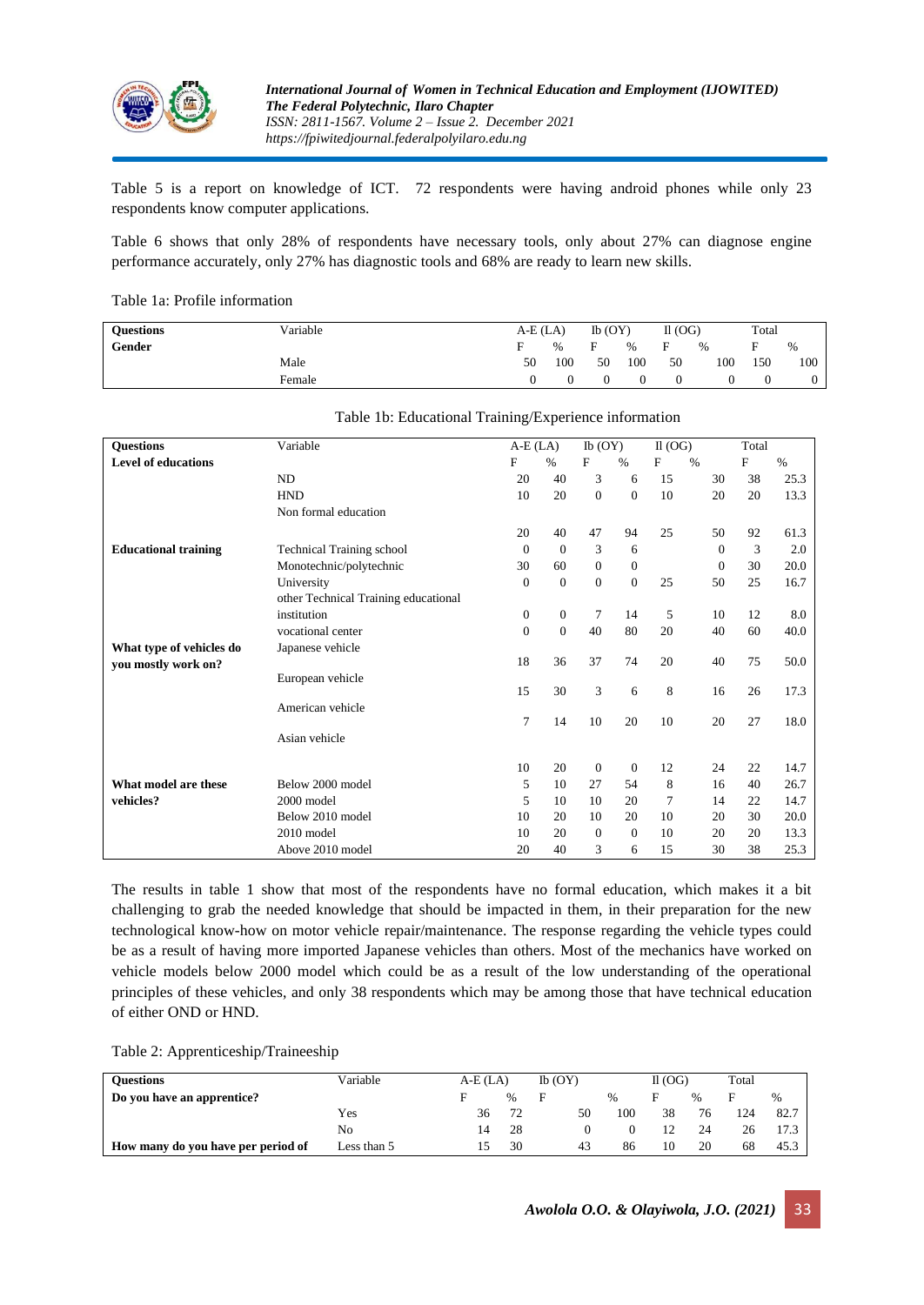

*International Journal of Women in Technical Education and Employment (IJOWITED) The Federal Polytechnic, Ilaro Chapter ISSN: 2811-1567. Volume 2 – Issue 2. December 2021 https://fpiwitedjournal.federalpolyilaro.edu.ng*

| training?                             | Above 5           | 10           | 20             |          | 7        | 14       | 12       | 24       | 29           | 19.3    |
|---------------------------------------|-------------------|--------------|----------------|----------|----------|----------|----------|----------|--------------|---------|
|                                       | Ten               | 6            | 12             |          | $\Omega$ | $\Omega$ | 12       | 24       | 18           | 12.0    |
|                                       | Above Ten         | 5            | 10             |          | $\Omega$ | $\Omega$ | 4        | 8        | 9            | 6.0     |
| What is the period of training?       | About 2 years     | 14           | 28             |          |          | 14       | 10       | 20       | 31           | 20.7    |
|                                       | More than 2 years | 20           | 40             |          | 27       | 54       | 14       | 28       | 61           | 40.7    |
|                                       | About 5 years     | 2            | $\overline{4}$ |          | 16       | 32       | 8        | 16       | 26           | 17.3    |
|                                       | More than 5 years | $\Omega$     | $\Omega$       |          | $\Omega$ | $\Omega$ | 6        | 12       | 6            | 4.0     |
| What determines the period of         | Age               | 20           | 40             |          | 17       | 34       | 10       | 20       | 47           | 31.3    |
| apprenticeship?                       | Expertise         | 8            | 16             |          | 20       | 40       | 15       | 30       | 43           | 28.7    |
|                                       | Finance           | 8            | 16             |          | 13       | 26       | 13       | 26       | 34           | 22.7    |
| Do you have a schedule for training?  | Yes               | 16           | 32             |          | 40       | 80       | 24       | 48       | 80           | 53.3    |
|                                       | No                | 20           | 40             |          | 10       | 20       | 14       | 28       | 44           | 29.3    |
| Do you think a proper training        | Yes               | 25           |                | 50       | 43       | 86       | 20       | 40       | 88           | 58.7    |
| schedule will improve the training?   | N <sub>0</sub>    |              |                |          |          |          |          |          |              |         |
|                                       |                   | 25           |                | 50       | 7        | 14       | 18       | 36       | 50           | 33.3    |
| What is the level of education of the | Primary           | 12           |                | 24       | 37       | 74       | 8        | 16       | 57           | 38.0    |
| apprentice/trainee?                   | Secondary         | 20           |                | 40       | 13       | 26       | 20       | 40       | 53           | 35.3    |
|                                       | ND.               | 4            |                | 8        | $\Omega$ | $\Omega$ | 10       | 20       | 14           | 9.3     |
|                                       | HND/degree        | $\mathbf{0}$ |                | $\Omega$ | $\Omega$ | $\Omega$ | $\Omega$ | $\Omega$ | $\mathbf{0}$ | $0.0\,$ |

From Table 2 the reports of apprenticeship show that only 124 respondents have apprentices. Their training period varies from 2 years to more than 5 years. The training period is determined mostly by the age of the apprentice followed by the expertise of the trainee. Out of the respondents that have apprentice, only 80 of them have a proper guide for the training while 67% of the total respondents agreed that a proper training schedule would have improved the training acquired. Most of the apprentices were primary school leavers, and a few of them have post-secondary education. Equally, about 70% of the respondents know modern vehicles, and which is just above average. Regarding the knowledge of apprentices, 50% of the respondents have a challenge in the repair and maintenance of modern vehicles.

This result also reveals that apprentices who are few, most of the time the highest number is five persons. This is an indication that there is not much interest in the trade, and this is not different from what was reported in Fajobi *et al.* (2017). Other factors which may serve as an impediment to apprenticeship could be deduced from the responses regarding the period of training, determining factor of the period of training, scheduling of the training and entry point of apprenticeship. According to Fajobi *et al*. (2017), the evaluation of their apprenticeship to basic training can only be done after three months and then after two years, the evaluation of their appreciation of the basic knowledge of skill acquisition is also done. Therefore, if there is a proper schedule for the training, it will encourage higher-level education holders to have an interest in skill acquisition.

|  |  | Table 3: Business Financing |  |
|--|--|-----------------------------|--|
|--|--|-----------------------------|--|

| %    |
|------|
| 78.0 |
| 22.0 |
| 10.7 |
| 89.3 |
| 55.3 |
| 44.7 |
|      |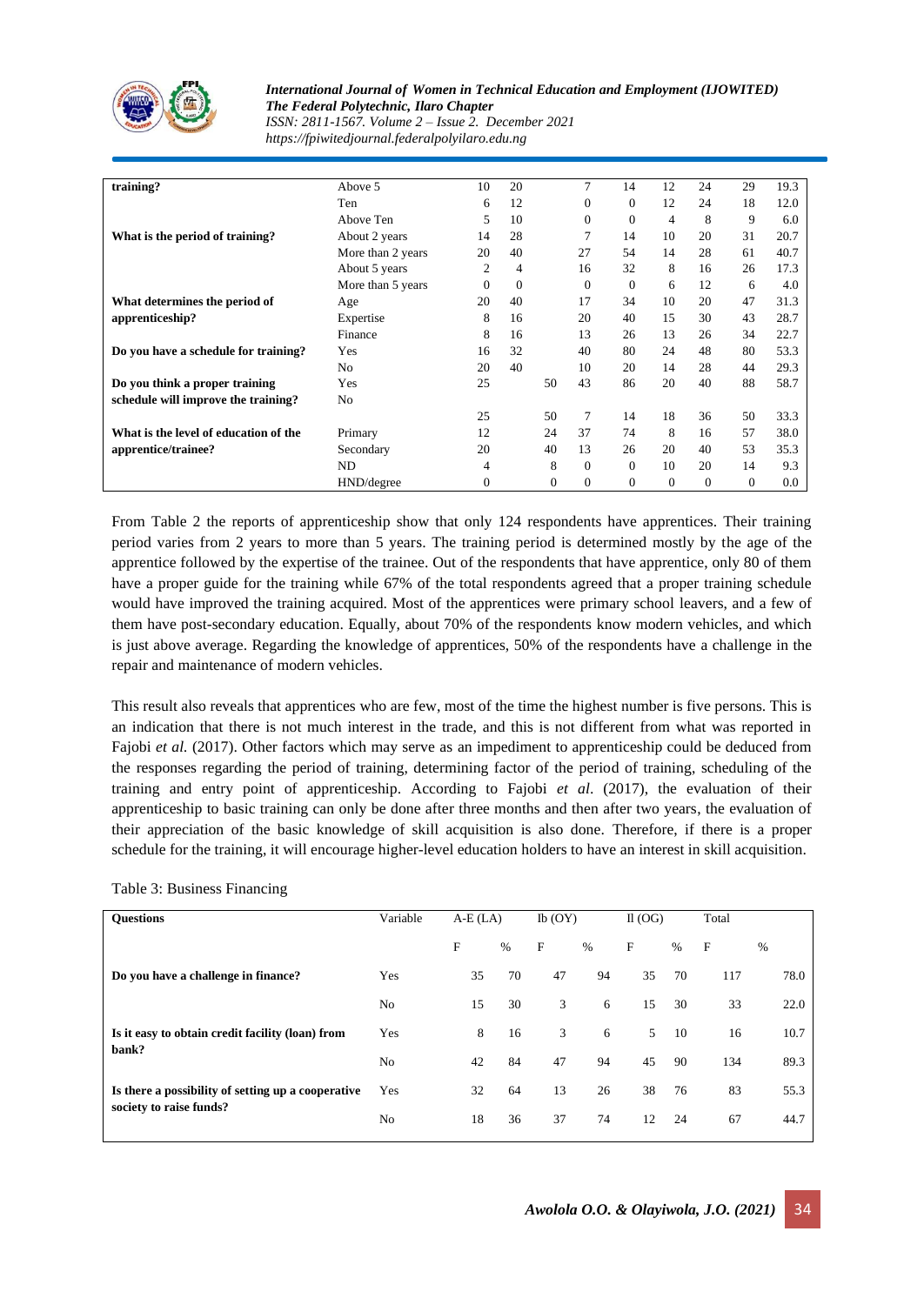

The results on business financing presented in Table 3 show that 78% of the respondents were having a challenge in financing their businesses and finding it difficult to obtain credit facilities. However, more than 50% have thought of setting up a cooperative society that could be of immense financial assistance when needed. There is a challenge of small-medium enterprises (SMEs) business finance in Nigeria and the vehicle mechanics are not excluded. This can be attested to, going by the result of the survey. It was reported by Olaitan and Ikeh (2015) that most of the financing comes from personal savings, family support or cooperative society. There is a need for proper education on how cooperative society works and how it can be helpful in terms of economic advancement of the skilful mechanics.

| <b>Ouestions</b>                    | Variable                 | A E Los  |          | $Ib$ (Oyo)     |              | Lar          |       | Total     |      |
|-------------------------------------|--------------------------|----------|----------|----------------|--------------|--------------|-------|-----------|------|
|                                     |                          |          |          |                |              |              | (OGs) |           |      |
|                                     |                          | F        | $\%$     | F              | $\%$         | $\mathbf{F}$ | $\%$  | ${\bf F}$ | $\%$ |
| Do you have enough patronage        | Yes                      | 30       | 60       | 43             | 86           | 25           | 50    | 98        | 65.3 |
| (customers)?                        | N <sub>o</sub>           | 20       | 40       | $\tau$         | 14           | 25           | 50    | 52        | 34.7 |
| If the answer to the above is no,   | No facility              | 10       | 20       | $\Omega$       | $\Omega$     | 15           | 30    | 25        | 16.7 |
| why?                                | No required expertise    | 10       | 20       | $\overline{7}$ | 14           | 10           | 20    | 27        | 18.0 |
| What efforts have you put to        | Seek more knowledge      | 5        | 10       | $\mathbf{0}$   | $\mathbf{0}$ | 10           | 20    | 15        | 10.0 |
| overcome the challenge?             | Acquiring the necessary  |          |          |                |              |              |       |           |      |
|                                     | tools                    | 15       | 30       | 7              | 14           | 15           | 30    | 37        | 24.7 |
| Will you be willing to enrol for    | Yes                      | 30       | 60       | 23             | 46           | 30           | 60    | 83        | 55.3 |
| training on these vehicles?         | N <sub>o</sub>           | 20       | 40       | 20             | 40           | 15           | 30    | 55        | 36.7 |
|                                     | Undecided                | $\Omega$ | $\Omega$ | $\overline{7}$ | 14           | 5            | 10    | 12        | 8.0  |
| Where and how?                      | Enroll for training in a |          |          |                |              |              |       |           |      |
|                                     | Training center          | 32       | 64       | 17             | 34           | 25           | 50    | 74        | 49.3 |
|                                     | On the job training      | 18       | 36       | 33             | 66           | 25           | 50    | 76        | 50.7 |
| Do you know an analysis of engine   | Yes                      | 10       | 20       | 7              | 14           | 10           | 20    | 27        | 18.0 |
| performance with scanning tools?    | N <sub>o</sub>           | 40       | 80       | 43             | 86           | 40           | 80    | 123       | 82.0 |
| Are you ready to learn a new skill? | Yes                      |          |          |                |              |              |       |           |      |
|                                     |                          | 42       | 84       | 20             | 40           | 40           | 80    | 102       | 68.0 |
|                                     | N <sub>o</sub>           | 8        | 16       | 30             | 60           | 10           | 20    | 48        | 32.0 |

#### Table 4: Business Patronage/knowledge upgrading

The responses relating to business patronage and the need for knowledge upgrading presented in Table 4 shows that about 35% has low patronage in the business, which could be attributed to lack of either facilities or expertise with only 15 respondents willing to acquire the necessary tools. Only 73 respondents were willing to enrol for training in a designated training centre while 52 are not ready and 25 respondents are undecided. However, all of them showed eagerness in acquiring new skills which may equally be a challenge without the necessary tools and facilities. When this is done the mechanics would be ready for the challenges that may arise when the old vehicles are phased out. This was supported with the responses, excerpted from our interview sessions:

- We are ready to go for the training but we need support from the government for getting the training *and providing the necessary tool for us (Response Via Interview (RVI), 32 years, mechanic, Ibadan)*
- *I am not ready to have the experience of suffering I had when I first learned the mechanic trade; getting freedom and tools were great tasks for me then. Therefore, I need support (RVI, 33 years, Mechanic, Ibadan)*

| <b>Ouestions</b>              | Variable | $A-E(LA)$ |      |    | Ib(OY) |      |    | Il (OG) | Total |      |
|-------------------------------|----------|-----------|------|----|--------|------|----|---------|-------|------|
|                               |          |           | $\%$ |    |        | $\%$ |    | $\%$    | F     | $\%$ |
| Do you have a browsing phone? | Yes      |           | 30   | 60 |        | 34   | 25 | 50      | 72    | 48.0 |
|                               | No       |           | 20   | 40 | 33     | 66   | 25 | 50      | 78    | 52.0 |

Table 5: Knowledge of Information and Communication Technology (ICT)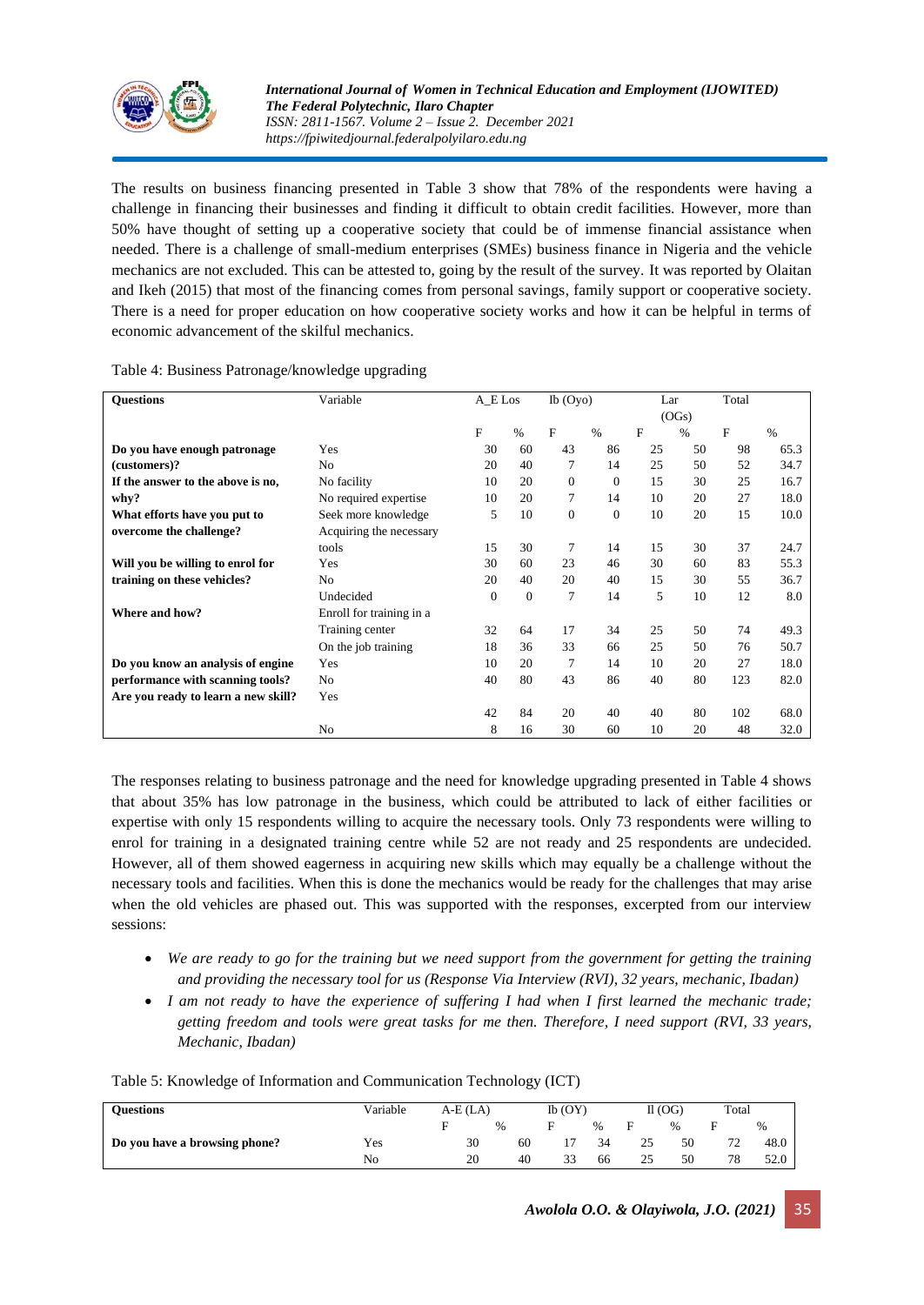

*International Journal of Women in Technical Education and Employment (IJOWITED) The Federal Polytechnic, Ilaro Chapter ISSN: 2811-1567. Volume 2 – Issue 2. December 2021 https://fpiwitedjournal.federalpolyilaro.edu.ng*

| Do you know computers? | YΑ<br>1 U.S | 1 V | oc<br>∠∪ |    | 10 | 20 | ~<br>رے                  | $ -$<br>ر.ر. |
|------------------------|-------------|-----|----------|----|----|----|--------------------------|--------------|
|                        | ΙNΟ         | 40  | 80       | 94 | 40 | 80 | $\sim$<br>$\overline{ }$ | 84.7         |
|                        |             |     |          |    |    |    |                          |              |

Table 5 shows are the reports on knowledge of ICT. 72 respondents were having android phones, while only 23 respondents know computer applications.

In the responses, there was very low knowledge of ICT even among those that use android phones. They fail to understand the accompanying phone manuals due to the challenge of low education. With this, only a good understanding of ICT can make them appreciate that innovations can be effectively deployed to access faults. This was further corroborated by one of the mechanics as excerpted from the interview:

• *All I do with my phone was just call, receive a call or check pictures on my Facebook, I don't know our phone can be gainfully deployed to handle useful functions that it has other better functions. (RVI, male, 35 years, workshop owner, Ilaro).*

The knowledge and skills in ICT are very important tools for the skills needed to repair these modern vehicles. This response from one of the respondents excerpted from the interviews, says it all;

• *I don't have an android phone, I don't see the need for it, I just need something to call and receive calls with (RVI, male, 37 years, workshop owner, Abule-Egba).*

This experience below was shared by a car owner of his experience in one of the visits as excerpted below:

• *One day I took a newly imported, used vehicle to a mechanic and the fellow tampered with the wiring system and this led to the malfunction of components such as the inner lights and the boot, the said mechanic could not rectify the problem until I involved someone who used diagnostic tool to determine where the problem emanated from and then put it back to a functional state. (RVI, 55 years, a car owner at mechanic shop Abule-Egba).*

| <b>Ouestions</b>                                 | Variable       | $A-E(LA)$ |      | $Ib$ (OY) |      | II(OG) |      | Total |      |
|--------------------------------------------------|----------------|-----------|------|-----------|------|--------|------|-------|------|
|                                                  |                | F         | $\%$ | F         | $\%$ | F      | $\%$ | F     | $\%$ |
| Do you have the necessary tool?                  | Yes            | 15        | 30   | 17        | 34   | 10     | 20   | 42    | 28.0 |
|                                                  | No             | 35        | 70   | 33        | 66   | 40     | 80   | 108   | 72.0 |
| Do you have the expertise to determine engine    | Yes            | 15        | 30   | 10        | 20   | 15     | 30   | 40    | 26.7 |
| performance accurately?                          | No             | 35        | 70   | 40        | 80   | 35     | 70   | 110   | 73.3 |
| Do you have a diagnostic tool or engine scanner? | Yes            |           |      |           |      |        |      |       |      |
|                                                  |                | 10        | 20   |           | 14   | 10     | 20   | 27    | 18.0 |
|                                                  | N <sub>o</sub> |           |      |           |      |        |      |       |      |
|                                                  |                | 40        | 80   | 43        | 86   | 40     | 80   | 123   | 82.0 |

Table 6: Workshop and workspace

Table 6 presents that only 28% of respondents have necessary tools and only about 27% can diagnose engine performance accurately, while only 18% have diagnostic tools. From the outcome of the survey, most of the respondents have a challenge of not having the necessary tools, for example, the acquisition of a diagnostic tool is a big challenge. This makes it a bit difficult for them to acquire skills to do the job. However, they have shown eagerness in acquiring new skills, which may equally be a challenge without the necessary tools and facilities. When there are necessary tools and equipment, the mechanics would be in a better position to repair and maintain these vehicles when the old vehicles are phased out. The following responses give support to the above challenges as excerpted from the interview sessions:

• *We are ready to go for the training but we need support from the government for getting the training and providing the necessary tool for us (KVI, 32 years, mechanic, Ibadan)*